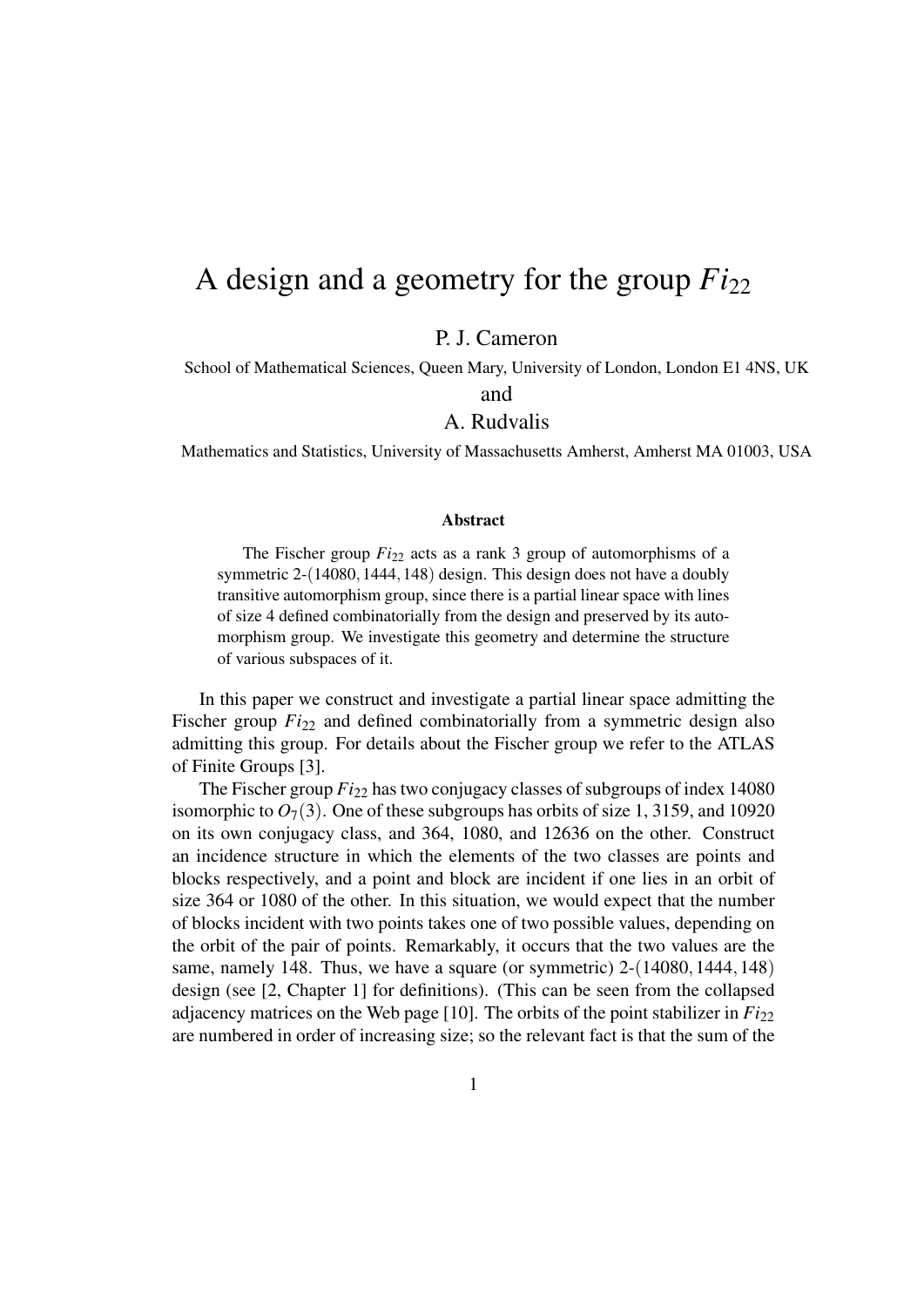(4,2) and (4,3) entries in the second and third matrices is equal to the sum of the  $(5,2)$  and  $(5,3)$  entries in these matrices (and is 148).)

The design was discovered by the second author, in collaboration with David C. Hunt, in the early 1970s. A brief description of it is given in [11, p.112]. The design was rediscovered by Dempwolff [6]. Further information on the topics presented here can be found in [12].

There is a remarkable parallel to this situation, which we now review.

The Mathieu group  $M_{22}$  has two conjugacy classes of subgroups of index 176 isomorphic to  $A_7$ . One of these subgroups has orbits of size 1, 70, and 105 on its own conjugacy class, and 15, 35, and 126 on the other. Construct an incidence structure in which the elements of the two classes are points and blocks respectively, and a point and block are incident if one lies in an orbit of size 15 or 35 of the other. Again, the two possible numbers of blocks incident with two points coincide, and we have a square (or symmetric) 2-(176,50,14) design. Again this can be verified directly from the collapsed adjacency matrices.

Moreover, in this case, G. Higman [9] showed that the full automorphism group of the design is larger than the Mathieu group: it is the Higman–Sims group *HS*, which acts doubly transitively on the sets of points and blocks.

It follows from the Classification of Finite Simple Groups that the design obtained from the Fischer group cannot have a doubly transitive automorphism group, since the list of 2-transitive groups includes only the symmetric and alternating groups of degree 14080. Nevertheless, it seemed worthwhile to find a more direct proof of this fact.

Generators for  $G = Fi_{22}$  as a permutation group on 14080 points are given in the on-line Atlas of Finite Group Representations [14], which also gives the images of the generators under an outer automorphism interchanging the two conjugacy classes of  $O_7(3)$  subgroups. Using this information, we use GAP [7] to construct the design. (A block stabilizer is the image of a point stabilizer under the outer automorphism; a block is the union of its orbits of sizes 364 and 1080; and the remaining blocks are the images of this one under the Fischer group.)

Next, we computed, for two pairs  $(\alpha_1, \alpha_2)$  and  $(\beta_1, \beta_2)$  of points in the two orbits, the list of pairs  $(\mu_i, n_i)$ , where there are  $n_i$  points  $\gamma$  of the design for which the number of blocks containing the chosen points and  $\gamma$  is  $\mu_i$ . If  $|G_{\alpha_1} : G_{\alpha_1 \alpha_2}| =$ 3159 and  $|G_{\beta_1} : G_{\beta_1 \beta_2}| = 10920$ , then the lists are

for 
$$
(\alpha_1, \alpha_2)
$$
:  $(7,288), (13,5600), (28,630), (148,2)$   
for  $(\beta_1, \beta_2)$ :  $(13,5184), (16,8748), (40,144), (148,4)$ .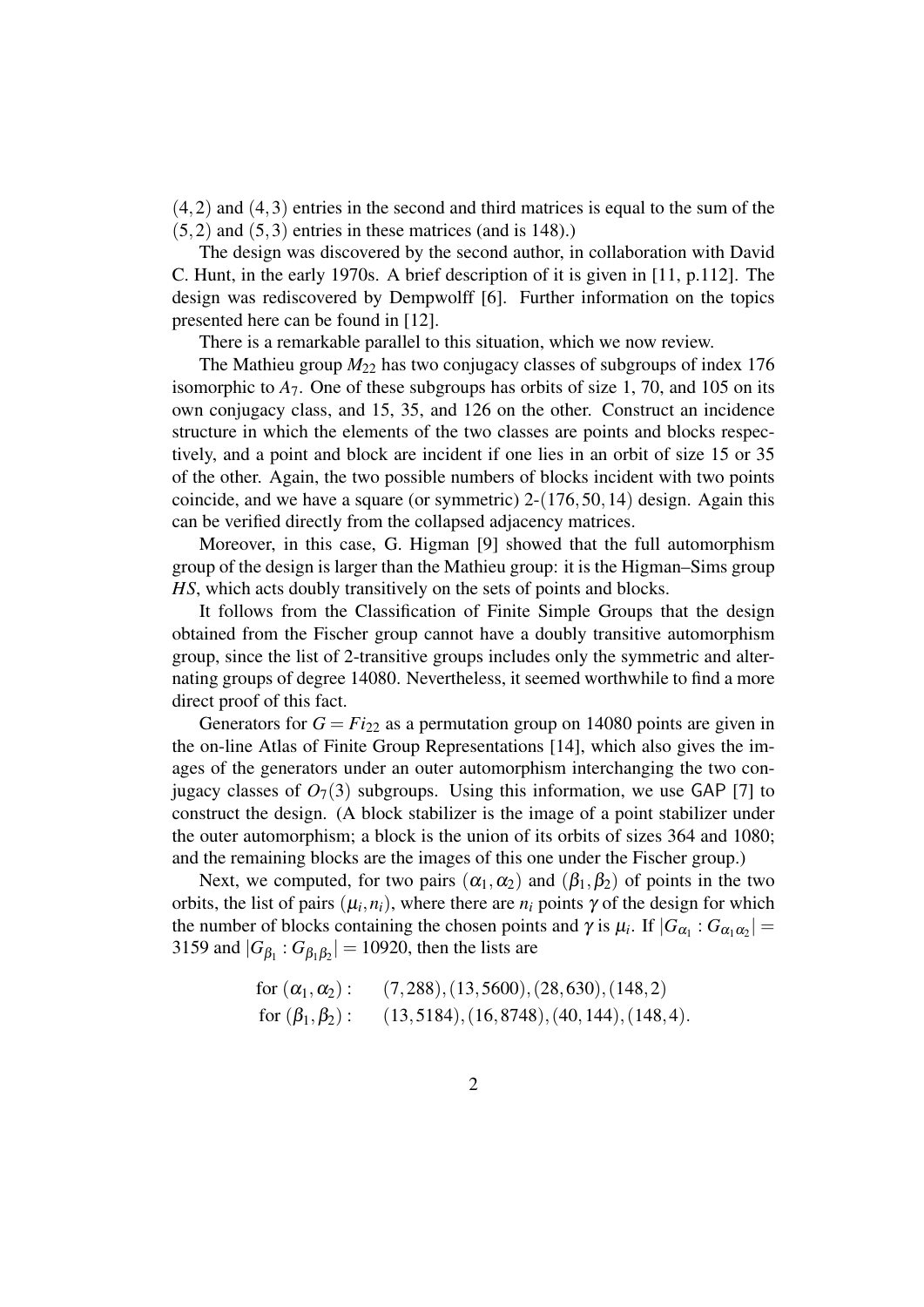The inequality of these two lists shows that no automorphism of the design can carry  $(\alpha_1, \alpha_2)$  to  $(\beta_1, \beta_2)$ .

(A similar calculation for  $M_{22}$  gives the same list, namely

$$
(3, 72), (4, 90), (8, 12), (14, 2),\\
$$

for both orbits; this must be so as the design does have a 2-transitive automorphism group in this case.)

This computation shows an unexpected feature. We see that, given  $\beta_1$  and  $\beta_2$ , there are two further points  $\beta_3$  and  $\beta_4$  such that the 148 blocks incident with two of these points actually contain all four of them. We call such a set of four points a *line*. Dually there are sets of four blocks such that every point incident with two of them is incident with all four. We call such a set of four blocks a *coline*. The lines are precisely those lines of the design (in the sense of Dembowski [5, p.65]) which have four points; the remaining design lines have two points. Similarly the colines are the four-point lines in the dual design.

The setwise stabilizer of a line is a solvable maximal subgroup *H* of *G* with structure  $3^{1+6}_{+}$ :  $2^{3+4}$ :  $3^2$  : 2. It is the normalizer of the cyclic subgroup generated by an element *g* of order 3 in the conjugacy class 3B (in ATLAS [3] notation). This group induces  $S_4$  on the line, and is also the setwise stabilizer of a coline  $L'$  (so that there is a *G*-invariant bijection between lines and colines). The element *g* has 148 fixed points (these are the points incident with all the blocks of the coline *L* 0 ), and 148 fixed blocks (those incident with all the points of *L*).

The points and lines form a partial linear space. If a point  $\alpha$  is not on the line *L*, then it is collinear with 1, 3 or 4 points of *L*. This geometry is rich in subspaces (where a subspace is a set *S* of points such that the line through two collinear points of *S* is contained in *S*). Indeed, any intersection of blocks is clearly a subspace. The following table gives the lengths of the orbits of the stabilizer of *L* on points outside *L* and, for each orbit, the number  $a(\alpha, L)$  of points of *L* collinear with a point  $\alpha$  in that orbit, the number of blocks containing L and  $\alpha$  and the size of their intersection (a subspace of the geometry), its setwise stabilizer, and the group induced on the subspace by the setwise stabilizer:

| Orbit size           | 1296 | 8748                                                                                    | 144      | 3888             |
|----------------------|------|-----------------------------------------------------------------------------------------|----------|------------------|
| $a(\alpha,L)$        |      |                                                                                         |          |                  |
| Number of blocks     | 13   | 16                                                                                      | 40       | 13               |
| Size of intersection |      | 16                                                                                      |          | 40               |
|                      |      | Stabilizer   order $2^53^6$ order $2^{12}3^3$ $3^{3+3}$ : $L_3(3)$ $3^{3+3}$ : $L_3(3)$ |          |                  |
| Induced group        |      | $3^2:2^2$ $2^4:(3\times S_4)$                                                           | $L_3(3)$ | $3^3$ : $L_3(3)$ |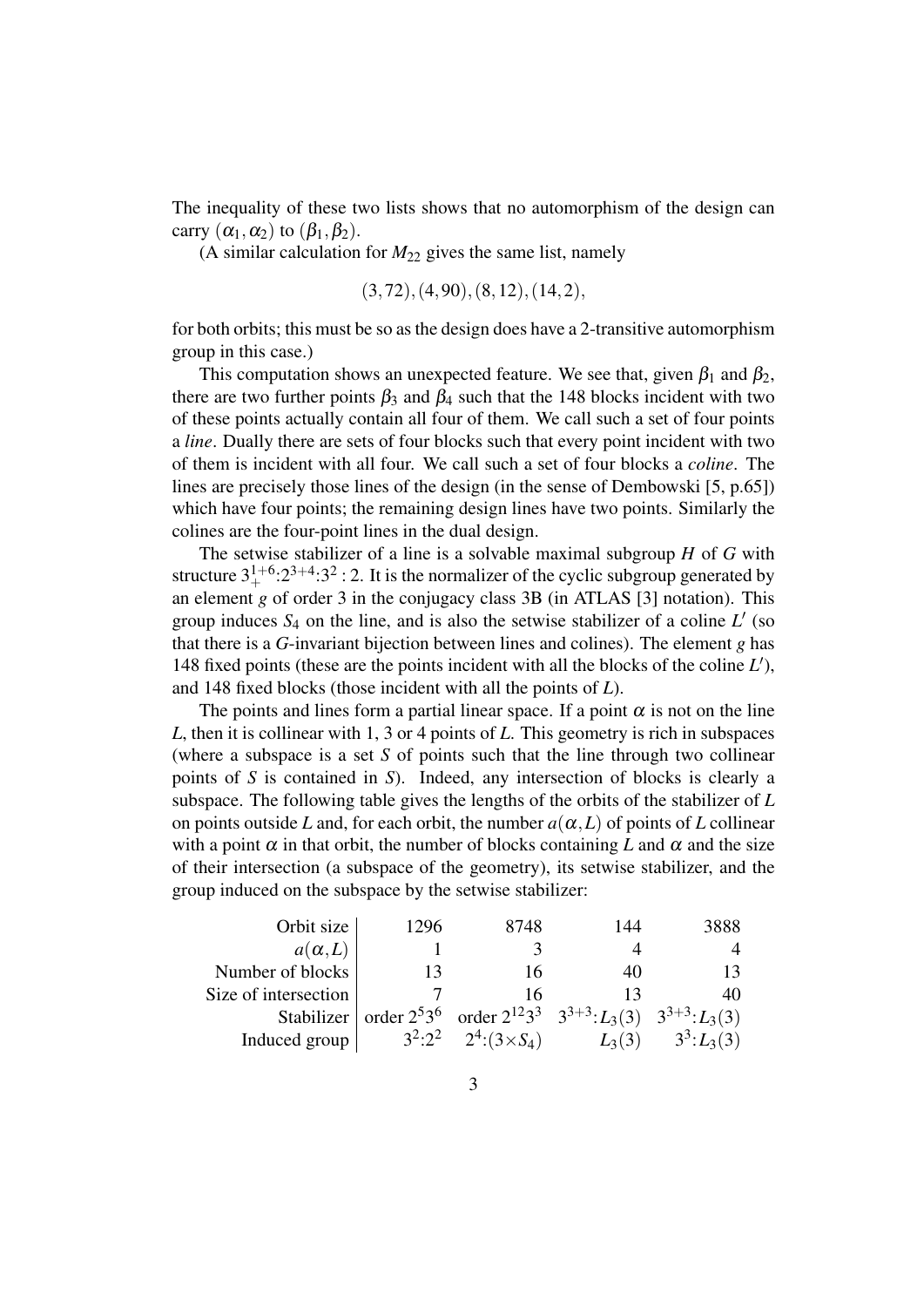The subspace in the first case consists of two lines intersecting in a point; in the second case, an affine plane of order 4 with one parallel class of lines removed; in the third case, a projective plane of order 3. In the last case, the geometry on the subspace is a  $2-(40,4,1)$  design, which has the same parameters as but is not isomorphic to the projective 3-space over GF(3). This remarkable design was first investigated by D. G. Higman [8]. (The isomorphism test was performed using the GAP package DESIGN [13].) The setwise stabilizers of the subspaces in the last two cases are isomorphic but not conjugate in  $Fi_{22}$ ; their conjugacy classes are exchanged by the outer automorphism. The first fixes a block and the second a point, so they are contained in non-conjugate subgroups  $O_7(3)$  of  $Fi_{22}$ ; indeed, they are stabilizers of totally isotropic 3-spaces in  $O_7(3)$ .

In each case, the value of  $a(\alpha, L)$  is the same for all non-incident pairs  $(\alpha, L)$ in the subspace (that is, each subspace is a partial geometry [1] [2, Chapter 7], though the geometry is "degenerate" in the first case.)

The group induced on a subspace of size 40 is the full isomorphism group of this design, with structure  $3^3$ : $L_3(3)$ , and fixes a point in the subspace (permuting the other 39 points transitively). The subspace contains 13 projective planes of order 3; all of them contain the fixed point, and any further point lies in 4 of them.

Any further "plane", or intersection of all the blocks containing three noncollinear points, must consist of pairwise non-collinear points. There are just two orbits on such planes; the following table gives information about them. "Orbit size" is the size of the orbit of a 2-point stabilizer from which the third point is chosen.

| Orbit size           | 288 |                                               |
|----------------------|-----|-----------------------------------------------|
| Number of blocks     |     | 28                                            |
| Size of intersection | 3   |                                               |
|                      |     | Stabilizer $S_3 \times S_7$ order $2^{11}3^3$ |
| Induced group        | S2  |                                               |

It would not be too hard to classify completely the subspaces of the geometry which arise as intersections of blocks. We mention one further example. There is a subspace *S* of size 28 arising as the intersection of the blocks containing four given points. It is the union of two planes of size 16 (each isomorphic to an affine plane with a parallel class of lines removed) intersecting in one of the "removed" lines. The values of  $a(\alpha, L)$  within this geometry are 1 and 3 (that is, it is a (1,3)geometry in the sense of [4]). Its automorphism group has order  $2^{6}3^{3}$ , and has two orbits on points and one on lines.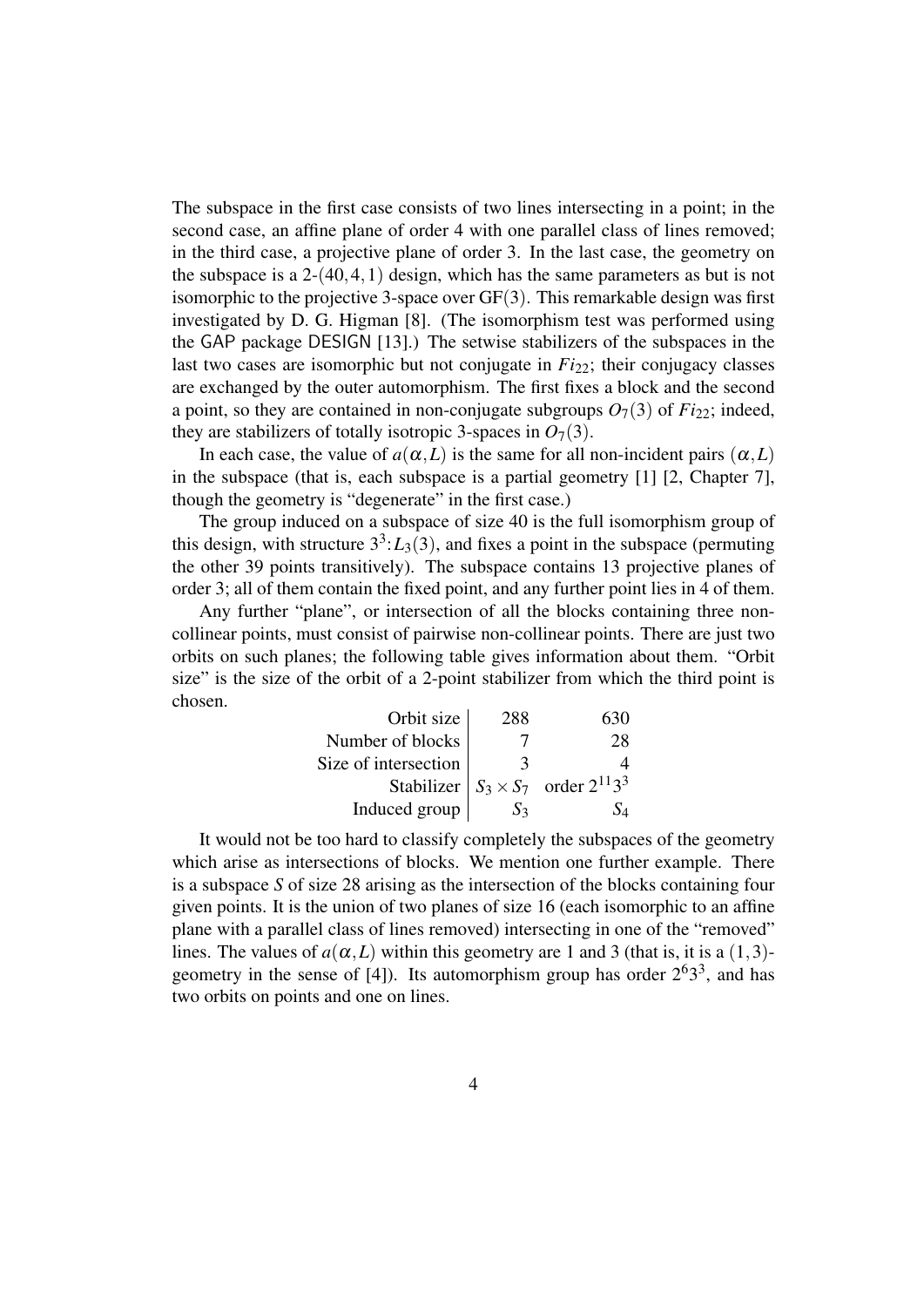## References

- [1] A. E. Brouwer and J. H. van Lint, Strongly regular graphs and partial geometries, in: *Enumeration and design* (Waterloo, Ont., 1982), pp. 85–122, Academic Press, Toronto, 1984.
- [2] P. J. Cameron and J. H. van Lint, *Designs, Graphs, Codes, and their Links*, Cambridge University Press, Cambridge, 1991.
- [3] J. H. Conway, R. T. Curtis, S. P. Norton, R. A. Parker, and R. A. Wilson, *An ATLAS of Finite Groups*, Oxford Univ. Press, Oxford, 1985.
- [4] F. De Clerck and H. Van Maldeghem, On linear representations of  $(\alpha, \beta)$ geometries, *European J. Combinatorics* 15 (1994), 3-11.
- [5] P. Dembowski, *Finite Geometries*, Springer, Berlin, 1968.
- [6] U. Dempwolff, Primitive rank 3 groups on symmetric designs, *Designs Codes and Cryptography* 22 (2001), 191–207.
- [7] The GAP group, GAP Groups, Algorithms, Programming, Version 4.4 (2004); http://www.gap-system.org
- [8] D. G. Higman, Finite permutation groups of rank 3, *Math. Zeitschr.* 86 (1964), 145–156.
- [9] G. Higman, On the simple group of D. G. Higman and C. C. Sims, *Illinois J. Math.* 13 (1969), 74–80.
- [10] I. Hoehler, Collapsed adjacency matrices, character tables and Ramanujan graphs; http://www.math.rwth-aachen.de/~Ines.Hoehler/
- [11] C. E. Praeger and L. H. Soicher, *Low rank representations and graphs for sporadic groups*, Australian Mathematical Society Lecture Series, 8, Cambridge University Press, Cambridge, 1997.
- [12] A. Rudvalis,  $(v, k, \lambda)$ -graphs and polarities of  $(v, k, \lambda)$ -designs, *Math. Zeitschr.* 120 (1971), 224–230.
- [13] L. H. Soicher, The DESIGN package for GAP; http://www.designtheory.org/software/gap design/